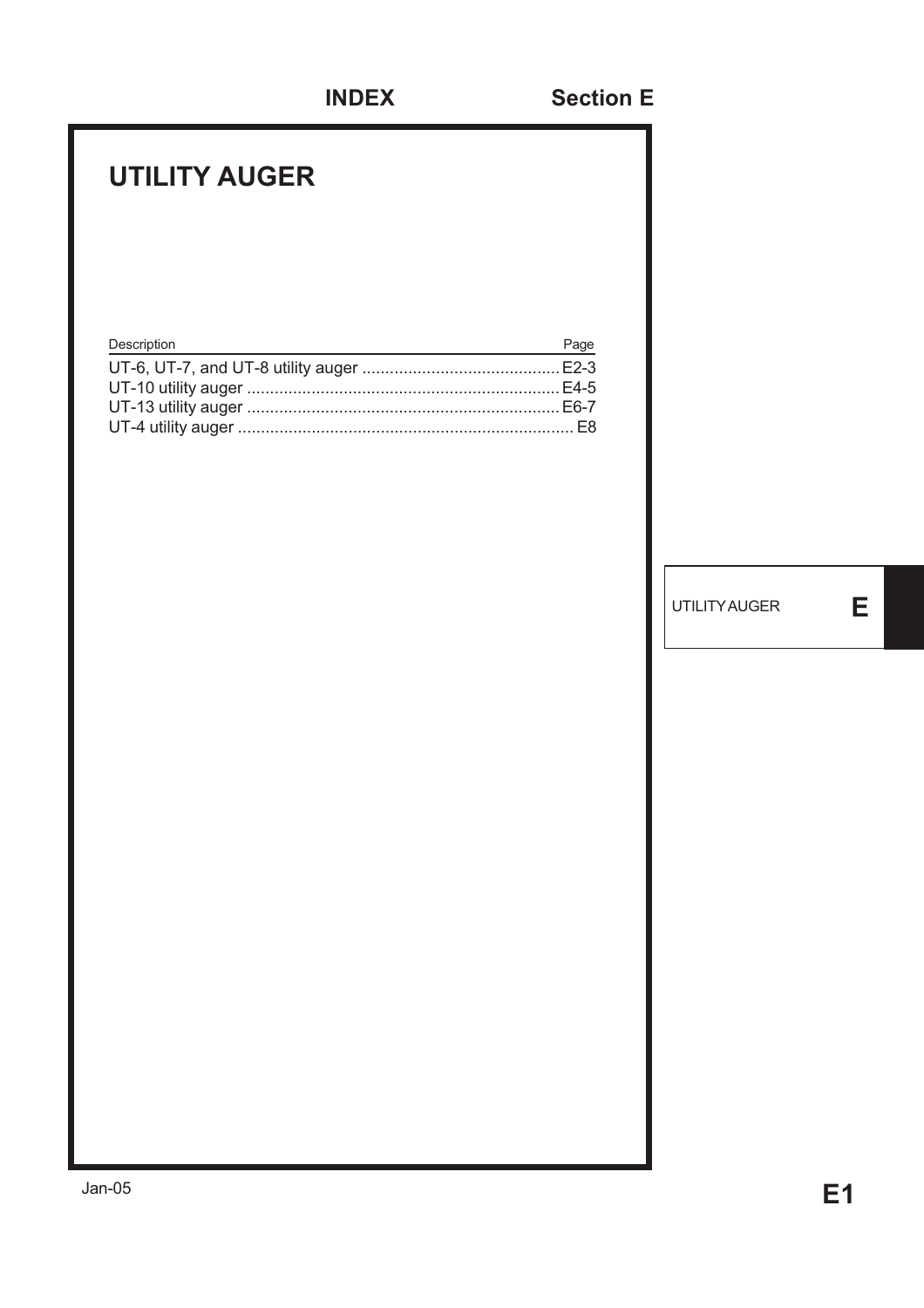# **UT-6, UT-7, UT-8 Utility Auger**

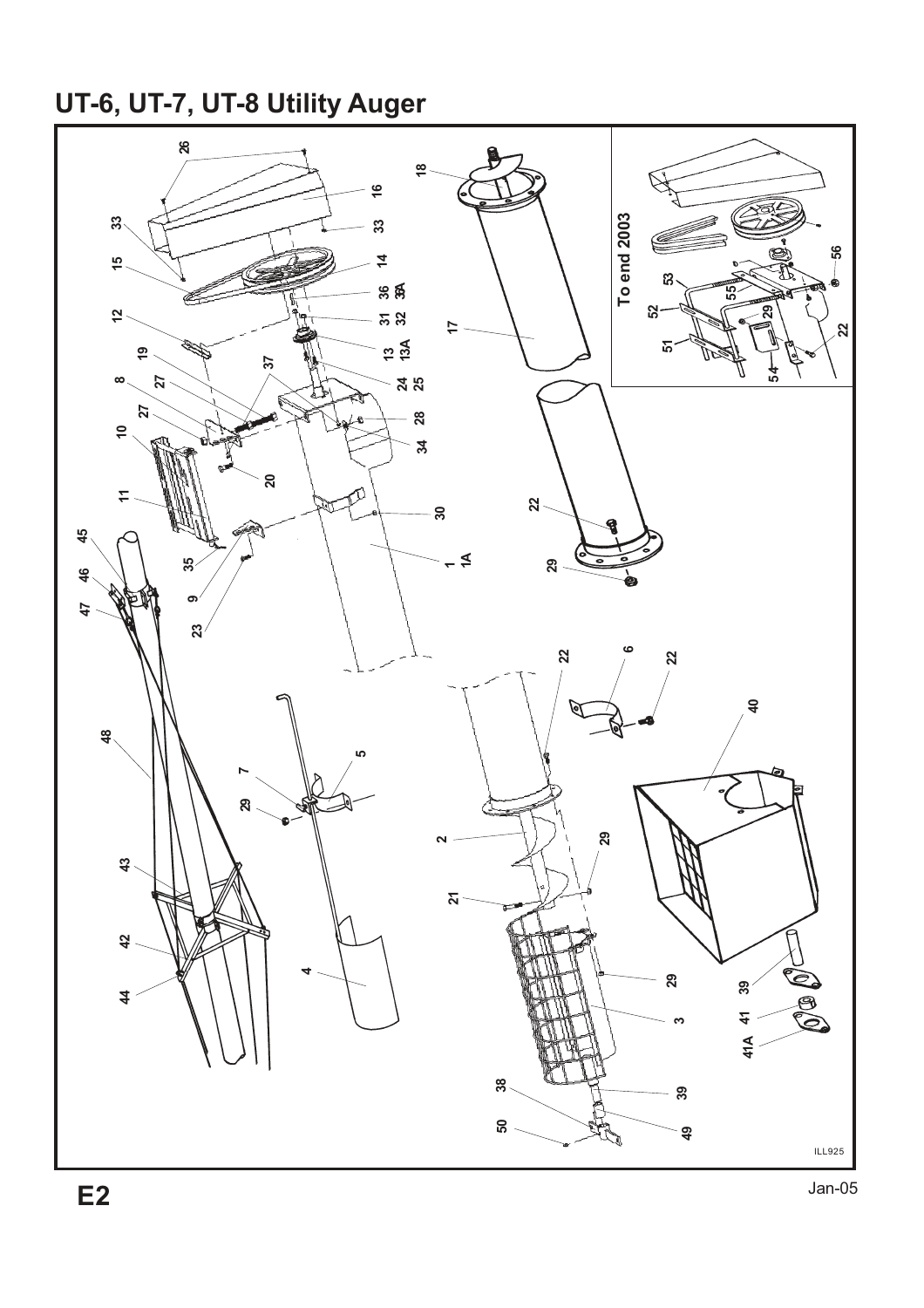#### **UT-6, UT-7, UT-8 Utility Auger**

| PARTSDESCRIPTION<br>PARTNO<br>REF                                                        |  |  | 9<br>N                    | REF.           |       | PARTNO |       | <b>PARTSDESCRIPTION</b>                | <b>REQ'D</b><br>9<br>N |
|------------------------------------------------------------------------------------------|--|--|---------------------------|----------------|-------|--------|-------|----------------------------------------|------------------------|
| စ်<br>$\bar{z}$<br>قً<br>$\frac{1}{2}$                                                   |  |  | <b>REQ'D</b>              | 9<br>N         | စ်    | Ī.     | ္စီ၀  |                                        |                        |
| Basic tube section w/end plate<br>19822<br>19821<br>19820                                |  |  | $\overline{\phantom{0}}$  | 38             | 19868 | 19869  | 19870 | Flight shaft support bushing           |                        |
| as shipped<br>Basic tube & flight bundle,<br>19825<br>19824<br>19823                     |  |  | $\overline{\phantom{m}}$  | 39             | 19871 | 19871  | 19872 | Stub shaft                             |                        |
| Basic flight section<br>19828<br>19827<br>19826                                          |  |  | $\overline{ }$            | 40             | 19873 | 19874  | 19875 | Intake hopper                          |                        |
| Intake shield assembly<br>19831<br>19830<br>19829<br>ო                                   |  |  | $\overline{\phantom{0}}$  | $\frac{4}{1}$  | 18690 | 18690  | 18690 | Hopper bearing, hardwood, less flanges |                        |
| Feed control<br>19834<br>19833<br>19832<br>$\overline{4}$                                |  |  | $\overline{ }$            | 41A            | 18694 | 18694  | 18694 | 1" Bearing flange, single, 2 bolt      |                        |
| Feed control clamp<br>19837<br>19836<br>19835<br>56000                                   |  |  | $\overline{ }$            | 42             | 19876 | 19877  | 19878 | Truss strut w/half ring, single        |                        |
| Tube halfband<br>19460<br>19199<br>19022                                                 |  |  | $\leftarrow$ $\leftarrow$ | 43             | 19879 | 19879  | 19879 | Truss brace, single                    |                        |
| T-Bolt<br>19838<br>19838<br>19838                                                        |  |  |                           | $\overline{4}$ | 19333 | 19333  | 19333 | 5/16" cable damp                       |                        |
| Front mount plate<br>27460<br>27460<br>27460                                             |  |  | $\overline{ }$            | 45             | 19880 | 19881  | 19882 | Truss anchor half ring                 |                        |
| Rear mount plate<br>27461<br>27461<br>27461                                              |  |  | $\overline{ }$            | 46             | 19332 | 9332   | 19332 | Truss attach angle                     |                        |
| Motor mount<br>27462<br>27462<br>27462<br>$\tilde{c}$                                    |  |  | $\overline{ }$            | 47             | 19331 | 19331  | 19331 | Eye bolt, with nut                     |                        |
| Hinge rod<br>27463<br>27463<br>27463<br>$\overline{1}$                                   |  |  | $\overline{ }$            | 48             | 19883 | 19883  | 19883 | single<br>5/16" truss cable, 30' long, |                        |
| Shield strap<br>27464<br>27464<br>27464<br>$\tilde{c}$                                   |  |  | $\overline{ }$            | $\frac{8}{4}$  | 19884 | 9884   | 19884 | 5/16" truss cable, 40' long, single    |                        |
| 1" flangette bearing<br>19321<br>19321<br>$\frac{3}{2}$                                  |  |  |                           | $\frac{9}{4}$  | 19149 | 19149  | 19149 | Bushing 1"                             |                        |
| 1-1/4" flangette bearing<br>19322<br>$\frac{3}{2}$                                       |  |  |                           | 50             | 19222 | 19222  | 19222 | Grease fitting                         |                        |
| I" bearing, less flanges<br><b>1881</b><br>18817<br>13A                                  |  |  |                           |                | 19865 | 19866  | 19867 | Utility auger carton, as packed        |                        |
| 1-1/4" bearing, less flanges<br>18853<br>13A                                             |  |  |                           |                |       |        |       |                                        |                        |
| Double groove 13" pulley<br>19613<br>19613<br>19613<br>$\frac{4}{3}$                     |  |  |                           |                |       |        |       | OLD PARTS TO END 2003                  |                        |
| ္လြ<br>∞<br>Belt, B48 on 6", B51 on 7"<br>19844<br>19844<br>19843<br>$\frac{1}{2}$       |  |  |                           | 51             | 19839 | 19839  | 19839 | Back mount angle                       |                        |
| Pulley shield<br>19845<br>19845<br>19845<br>$\frac{6}{5}$                                |  |  | $ \sim$ $-$               | 52             | 19840 | 19840  | 19840 | Front mount angle                      |                        |
| 5' extension tube section<br>19848<br>19847<br>19846<br>$\overline{1}$                   |  |  | $\overline{ }$            | 53             | 19841 | 19841  | 19841 | Mount adjust rod                       |                        |
| 10' extension tube section<br>19851<br>19850<br>19849<br>$\overline{\phantom{a}}$        |  |  |                           | 54             | 19842 | 19842  | 19842 | Adjust plate                           |                        |
| 15' extension tube section<br>19854<br>19853<br>19852<br>$\ddot{ }$                      |  |  |                           | 55             | 18449 | 18449  | 18449 | Pulley shield angle                    |                        |
| 5" extension flight section<br>19857<br>19856<br>19855<br>$\overset{\infty}{\leftarrow}$ |  |  | $\tau$ $\tau$ $\tau$      | 56             | 19864 | 19864  | 19864 | $\frac{1}{1}$<br>Hexnut, 5/8"          |                        |
| 10' extension flight section<br>19860<br>19859<br>19858<br>$\frac{8}{1}$                 |  |  | $\overline{ }$            |                |       |        |       |                                        |                        |
|                                                                                          |  |  |                           |                |       |        |       |                                        |                        |
| 15' extension flight section<br>19863<br>19862<br>19861<br>$\frac{8}{1}$                 |  |  | $\overline{ }$            |                |       |        |       |                                        |                        |
| Adjust bolt, 5/8" x 6"<br>27249<br>27249<br>27249<br>$\frac{1}{2}$                       |  |  | $\overline{ }$            |                |       |        |       |                                        |                        |
| Bolt, 1/2" - 13 x 1-1/2", grade 5<br>19589<br>19589<br>19589<br>20                       |  |  |                           |                |       |        |       |                                        |                        |
| Bolt, 7/16" - 14 x 2-1/4", grade 8<br>19545<br>$\overline{2}$                            |  |  |                           |                |       |        |       |                                        |                        |
| Ю<br>Bolt, 7/16" - 14 x 1", grade<br>19542<br>19542<br>19542<br>22                       |  |  |                           |                |       |        |       |                                        |                        |
| Bolt, 3/8" - 16 x 1", grade 5<br>18955<br>18955<br>18955<br> z                           |  |  |                           |                |       |        |       |                                        |                        |
| $\frac{2}{9}$ $\frac{2}{9}$<br>Bolt, 3/8" - 16 x 3/4", grade<br>19540<br>$\overline{24}$ |  |  |                           |                |       |        |       |                                        |                        |
| Bolt, 5/16" - 18 x 3/4", grad<br>19538<br>19538<br>25<br>26                              |  |  |                           |                |       |        |       |                                        |                        |
| Б<br>Bolt, 1/4" - 20 x 1/2", grade<br>19537<br>19537<br>19537                            |  |  |                           |                |       |        |       |                                        |                        |
| Hexnut, 5/8" - 11<br>19864<br>19864<br>19864<br>27                                       |  |  |                           |                |       |        |       |                                        |                        |
| Locknut, 1/2" - 13<br>19599<br>19599<br>19599<br>$^{28}$                                 |  |  |                           |                |       |        |       |                                        |                        |
| Locknut, 7/16" - 14<br>19598<br>19598<br>19598<br>29                                     |  |  |                           |                |       |        |       |                                        |                        |
| Locknut, 3/8" - 16<br>17402<br>17402<br>17402<br>30                                      |  |  |                           |                |       |        |       |                                        |                        |
| Washer-locknut, 3/8" - 16<br>19596<br>$\overline{\mathcal{E}}$                           |  |  |                           |                |       |        |       |                                        |                        |
| Washer-locknut, 5/16" - 18<br>19595<br>19595<br>32                                       |  |  |                           |                |       |        |       |                                        |                        |
| Washer-locknut, 1/4" - 20<br>19594<br>19594<br>19594<br>33                               |  |  |                           |                |       |        |       |                                        |                        |
|                                                                                          |  |  |                           |                |       |        |       |                                        |                        |
| Flat washer, 1/2"<br>17401<br>17401<br>17401<br>34                                       |  |  |                           |                |       |        |       |                                        |                        |
| Cotter pin, 1/8" x 1-1/2"<br>19271<br>19271<br>19271<br>35                               |  |  |                           |                |       |        |       |                                        |                        |
| SQ key, 1/4" x 1-1/2"<br>19606<br>36                                                     |  |  |                           |                |       |        |       |                                        |                        |
| Woodruff key, 1/4" x 1"<br>19224<br>19224<br>36A                                         |  |  |                           |                |       |        |       |                                        |                        |
| 8", w/washerhead<br>Selftapping screw, #14 x 5/<br>19274<br>19274<br>19274<br>57         |  |  |                           |                |       |        |       |                                        |                        |
|                                                                                          |  |  |                           |                |       |        |       |                                        |                        |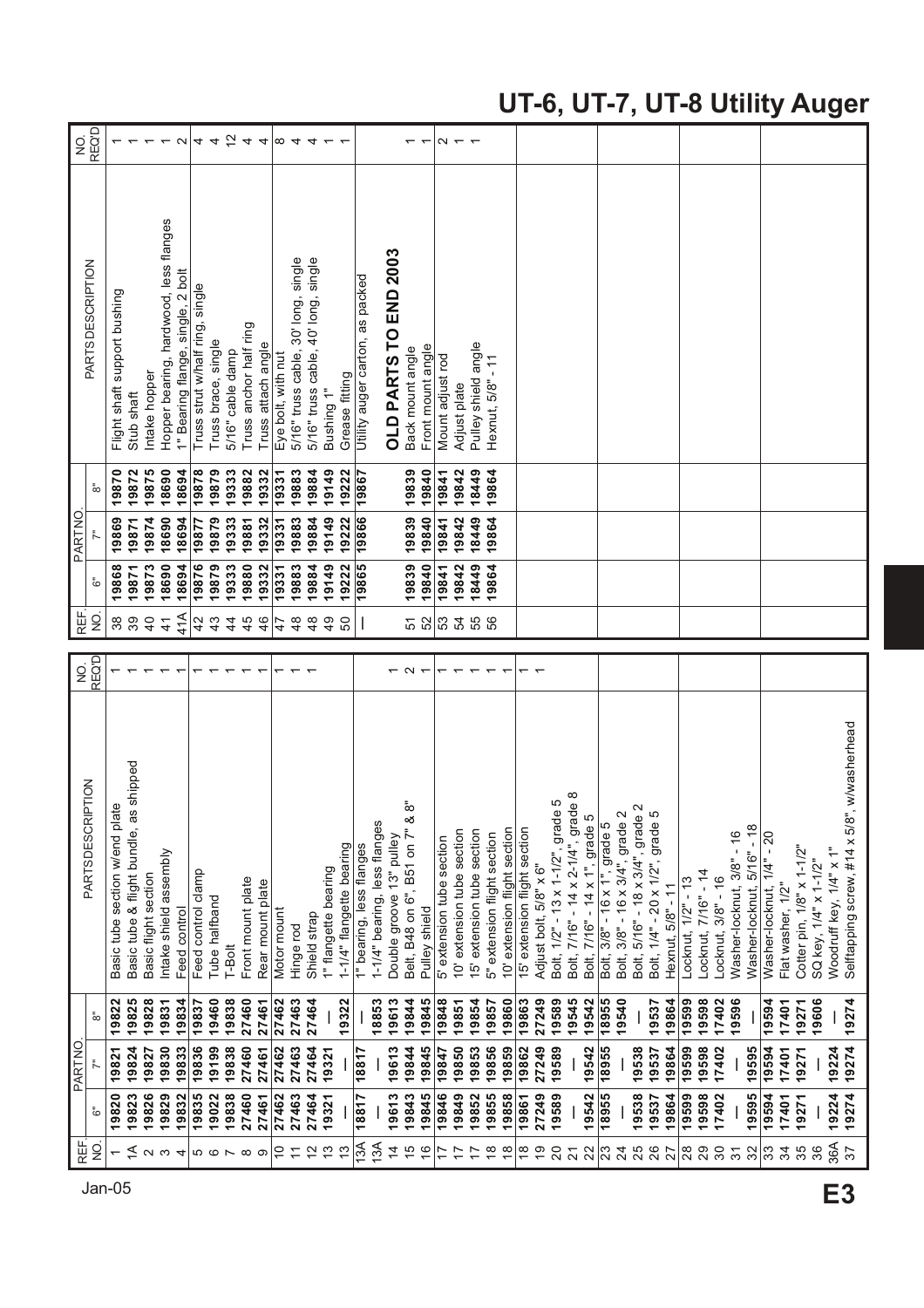**UT-10 Utility Auger**

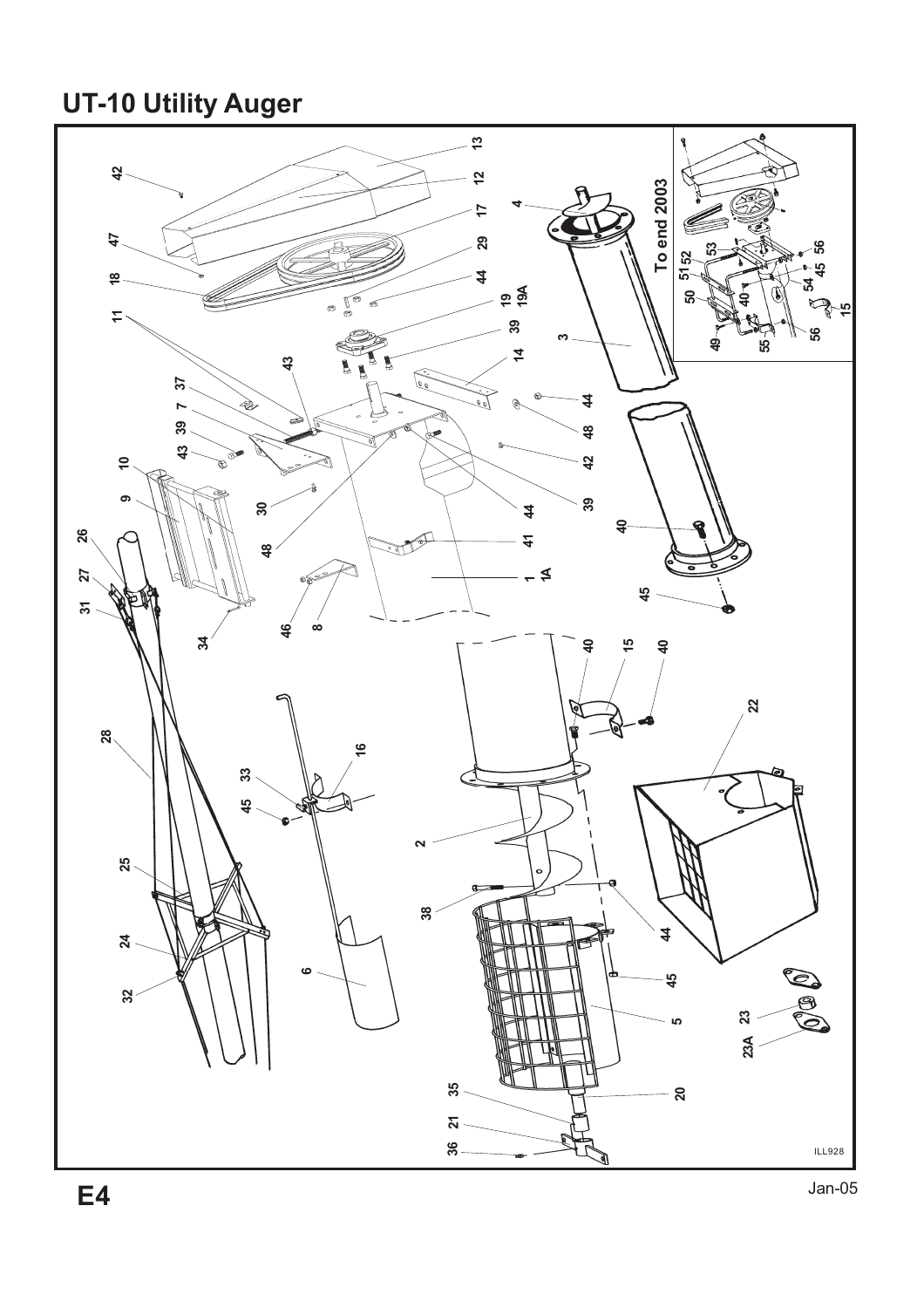### **UT-10 Utility Auger**

| REF.<br>NO.              | PART<br>9. | PARTSDESCRIPTION                                | NO.<br>REQD              | REF.<br>o<br>N | PART<br>$\frac{1}{2}$ | PARTSDESCRIPTION                      | <b>REQD</b><br>g         |
|--------------------------|------------|-------------------------------------------------|--------------------------|----------------|-----------------------|---------------------------------------|--------------------------|
|                          | 18235      | Basic tube section                              | $\overline{ }$           | 33             | 19838                 | T-Bolt                                |                          |
| $\overline{\mathcal{L}}$ | 18355      | Basic tube & flight bundle, as shipped          |                          | 34             | 19271                 | Cotter pin, 1/8" x 1-1/2"             |                          |
| $\sim$                   | 18236      | Basic flight section                            |                          | 35             | 19776                 | Bushing, 1-1/4"                       |                          |
| S                        | 18254      | 5' Extension tube                               |                          | 36             | 19222                 | Press in grease fitting               |                          |
| ന                        | 18256      | 10' Extension tube                              |                          | 57             | 27249                 | Adjust bolt, 5/8" x 6"                |                          |
| S                        | 18258      | 15' Extension tube                              |                          | 38             | 19798                 | Bolt, 1/2" - 13 x 2-3/4", grade 8     |                          |
| 4                        | 18255      | 5' Extension flight                             |                          | 39             | 19589                 | Bolt, 1/2" - 13 x 1-1/2", grade 5     |                          |
| 4                        | 18257      | 10' Extension flight                            |                          | $\overline{4}$ | 19542                 | Bolt, 7/16" - 14 x 1", grade 5        |                          |
| 4                        | 18259      | 15' Extension flight                            |                          | $\frac{4}{3}$  | 18955                 | Bolt, 3/8" - 16 x 1", grade 5         |                          |
| 5                        | 18237      | Intake shield assembly                          | $\overline{\phantom{0}}$ | 42             | 19537                 | Bolt, 1/4" - 20 x 1/2", grade 5       |                          |
| $\circ$ $\sim$           | 18238      | Feed control                                    |                          | 43             | 19864                 | Hexnut, 5/8" - 11                     |                          |
|                          | 27465      | Front mount plate                               |                          | $\frac{4}{3}$  | 19599                 | Locknut, 1/2" - 13                    |                          |
| $\infty$                 | 27466      | Rear mount plate                                |                          | 45             | 19598                 | Locknut, 7/16" - 14                   |                          |
| တ                        | 27467      | Motor mount                                     |                          | 46             | 17402                 | Locknut, 3/8" - 16                    |                          |
| $\tilde{c}$              | 27468      | Hinge rod                                       |                          | $\ddot{4}$     | 19594                 | $-20$<br>Washer-locknut, 1/4"         |                          |
| $\tilde{t}$              | 27469      | Shield spacer                                   | N                        | $\frac{8}{4}$  | 17401                 | Flat washer, 1/2"                     |                          |
| $\frac{2}{3}$            | 19845      | Pulley shield                                   |                          |                | 18356                 | UT-10 Utility auger carton, as packed |                          |
| $\frac{3}{2}$            | 19930      | Pulley shield extension                         |                          |                |                       |                                       |                          |
| $\overline{4}$           | 18245      | Shield mount, lower                             |                          |                |                       | OLD PARTS TO END 2003                 |                          |
| $\frac{5}{3}$            | 19801      | Tube half band                                  | $\overline{\phantom{0}}$ | qÞ             | 19951                 | Bolt, 1/4" - 20 x 1-1/4", grade5      |                          |
| $\frac{6}{5}$            | 18246      | Feed control clamp                              | $\overline{ }$           | 50             | 18242                 | Mounting angle, rear                  | $\overline{\phantom{0}}$ |
| $\overline{1}$           | 19950      | Double groove 15" pulley 1-1/4" bore            | $\overline{ }$           | 51             | 18243                 | Mounting angle, front                 | $\overline{ }$           |
| $\frac{8}{1}$            | 19934      | Belt, B-62                                      | $\sim$                   | 52             | 18239                 | Motor mount rod                       |                          |
| $\frac{1}{2}$            | 19567      | 1-1/4" Bearing, 4 bolt                          |                          | 53             | 18244                 | Shield mount, upper                   | $\sim$ $\sim$            |
| 19A                      | 18852      | 1-1/4" Bearing less flange                      |                          | 54             | 18253                 | Strap on spout                        | $\overline{ }$           |
| $\overline{20}$          | 18247      | Stub shaft                                      | $\overline{\phantom{0}}$ | 55             | 18240                 | Mount Clamp                           | $\overline{\phantom{0}}$ |
| $\overline{2}$           | 18248      | Flight support w/bushing, grease fitting        | $\overline{ }$           | 56             | 19864                 | Hexnut, 5/8" - 11                     |                          |
| 22                       | 8249       | Hopper                                          |                          |                |                       |                                       |                          |
| 23                       | 18691      | Hopper bearing, hardwood, less flanges          |                          |                |                       |                                       |                          |
| 23A                      | 18695      | 2 bolt<br>1-1/4" bearing flange, single,        |                          |                |                       |                                       |                          |
| $\overline{24}$          | 18250      | Truss strut w/half ring, single                 | 4                        |                |                       |                                       |                          |
| 25                       | 18251      | Truss brace, single                             |                          |                |                       |                                       |                          |
| 26                       | 18252      | Truss anchor half band                          | 4 U 4                    |                |                       |                                       |                          |
| 27                       | 19332      | Truss attach angle                              |                          |                |                       |                                       |                          |
| 28                       | 19883      | 5/16" Truss cable, 30' long, single             |                          |                |                       |                                       |                          |
| 28                       | 19884      | 5/16" Truss cable, 40' long, single             |                          |                |                       |                                       |                          |
| 29                       | 17854      | Square key, 1/4" x 2-1/2"                       |                          |                |                       |                                       |                          |
| $\boldsymbol{S}$         | 19274      | head<br>Self tapping screw #14 x 5/8", w/washer | $\overline{4}$           |                |                       |                                       |                          |
| $\overline{3}$           | 19331      | Eyebolt & nut                                   | $\infty$                 |                |                       |                                       |                          |
| 32                       | 19333      | 5/16" Cable clamp                               | $\frac{2}{3}$            |                |                       |                                       |                          |

Jan-05 **E5**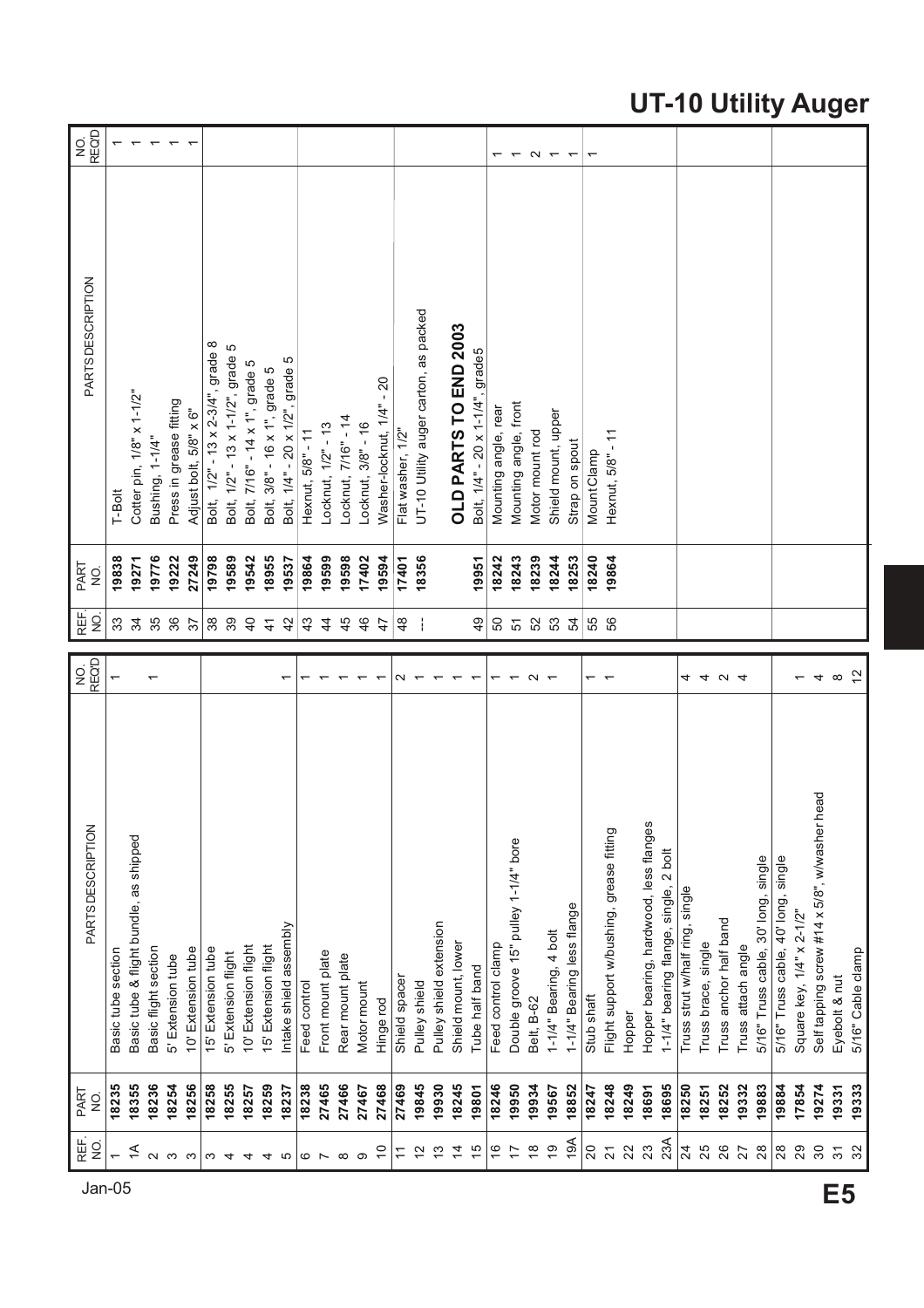### **UT-13 Utility Auger**

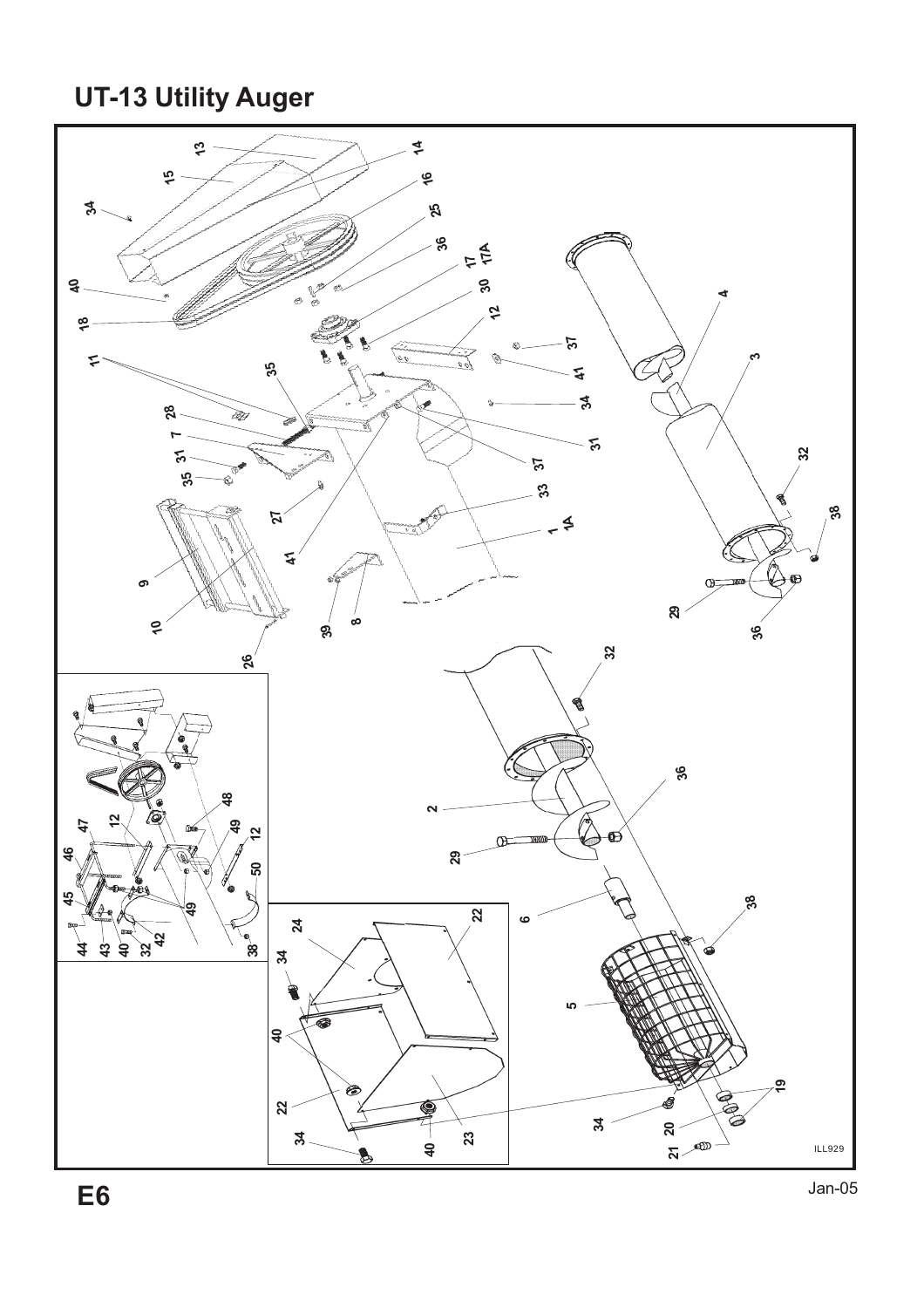### **UT-13 Utility Auger**

| Jan-05 | 臣<br>NO.                 | PART<br>$\frac{1}{2}$ | PARTSDESCRIPTION                                     | $rac{1}{2}$               | REF.<br>$\overline{5}$ | PART<br>NO. | <b>PARTSDESCRIPTION</b>       | <b>REQD</b><br>9.        |
|--------|--------------------------|-----------------------|------------------------------------------------------|---------------------------|------------------------|-------------|-------------------------------|--------------------------|
|        |                          | 17493                 | Basic tube section                                   | $\overline{\phantom{0}}$  | 57                     | 19599       | Locknut, 1/2" - 13            |                          |
|        | $\overline{\mathcal{L}}$ | 17395                 | Basic tube & flight bdl, as shipped, incl ref. 5 & 6 |                           | 38                     | 19598       | Locknut, 7/16" - 14           |                          |
|        | $\sim$                   | 17494                 | Basic flight section                                 |                           | 39                     | 17402       | Locknut, 3/8" - 16            |                          |
|        | $\infty$                 | 17499                 | 5' Extension tube                                    |                           | $\overline{4}$         | 19594       | $-20$<br>Washer-locknut, 1/4" |                          |
|        | ო ო                      | 17500                 | 10' Extension tube                                   |                           | $\frac{4}{3}$          | 17401       | Flat washer, 1/2"             |                          |
|        |                          | 17501                 | 20' Extension tube                                   |                           | ł                      | 17538       | UT-1321 basic carton          |                          |
|        | 4                        | 17491                 | 5' Extension flight                                  |                           |                        |             |                               |                          |
|        |                          | 17492                 | 10' Extension flight                                 |                           |                        |             | OLD PARTS END TO 2003         |                          |
|        | 4                        | 18984                 | 20' Extension flight                                 |                           | $\overline{4}$         | 17496       | Mount clamp                   |                          |
|        | ပ                        | 17495                 | Intake shield weldment                               |                           | $\frac{3}{4}$          | 18241       | Mounting plate                | $\overline{\phantom{0}}$ |
|        | $\circ$                  | 17484                 | Stub shaft                                           |                           | $\frac{4}{3}$          | 19951       | Bolt, 1/4" - 20 x 1-1/4"      |                          |
|        |                          | 27465                 | Front mount plate                                    | $\overline{ }$            | 45                     | 17528       | Mounting angle, rear          | ۳                        |
|        |                          | 27466                 | Rear mount plate                                     | $\overline{\phantom{0}}$  | $\frac{6}{5}$          | 17529       | Mounting angle, front         |                          |
|        | $\infty$ $\infty$        | 27467                 | Motor mount                                          |                           | $\ddot{4}$             | 18239       | Motor mount rod               | $\sim$ $\sim$            |
|        | S                        | 27468                 | Hinge rod                                            | $\overline{ }$            | $\frac{8}{3}$          | 19590       | Bolt, 5/8" - 11 x 1-1/2"      |                          |
|        | $\overline{a}$           | 27469                 | Shield spacer                                        | $\sim$                    | $\frac{9}{4}$          | 19864       | Hexnut, 5/8" - 11             |                          |
|        | 12                       | 18245                 | Shield mount angle                                   | $\overline{\phantom{0}}$  | SO                     | 18987       | Tube half band                | ᠇                        |
|        | $\frac{3}{2}$            | 17487                 | Pulley shield extension                              | $\overline{ }$            |                        |             |                               |                          |
|        | $\overline{4}$           | 17485                 | Pulley shield, RH                                    | $\overline{\phantom{0}}$  |                        |             |                               |                          |
|        | $\frac{5}{3}$            | 17486                 | Pulley shield, LH                                    | $\overline{\phantom{0}}$  |                        |             |                               |                          |
|        | $\frac{6}{5}$            | 17396                 | Pulley, 16" triple groove, 1-3/4" bore               |                           |                        |             |                               |                          |
|        | $\overline{1}$           | 18518                 | Bearing, c/w 4 bolt flange, 1-3/4"                   | $\overline{ }$            |                        |             |                               |                          |
|        | 17A                      | 17527                 | Bearing less flange, 1-3/4"                          | $\overline{\phantom{0}}$  |                        |             |                               |                          |
|        | $\frac{\infty}{\infty}$  | 19935                 | Belt, B67                                            | <b>ം</b>                  |                        |             |                               |                          |
|        | $\overline{9}$           | 18944                 | Bushing, 1-3/4"                                      |                           |                        |             |                               |                          |
|        | $\overline{20}$          | 17502                 | Bushing spacer                                       |                           |                        |             |                               |                          |
|        | $\overline{2}$           | 19222                 | Press in grease fitting                              | $N - \tau N$              |                        |             |                               |                          |
|        | 22                       | 17488                 | Side panel                                           |                           |                        |             |                               |                          |
|        | 23                       | 17489                 | End panel, rear                                      | $\leftarrow$ $\leftarrow$ |                        |             |                               |                          |
|        | $\overline{24}$          | 17490                 | End panel, front                                     |                           |                        |             |                               |                          |
|        | 25                       | 18541                 | Square key, 3/8" x 3-1/2" long                       | $\overline{\phantom{0}}$  |                        |             |                               |                          |
|        | 26                       | 19271                 | Cotter pin, 1/8" x 1-1/2"                            |                           |                        |             |                               |                          |
|        | 27                       | 19274                 | Self tapping screw, #14 x 5/8", w/washer head        |                           |                        |             |                               |                          |
|        | 28                       | 27249                 | Adjust bolt, 5/8" x 6"                               |                           |                        |             |                               |                          |
|        | 29                       | 18545                 | Bolt, 5/8" - 11 x 4-1/2", grade 5                    |                           |                        |             |                               |                          |
|        | $30^{\circ}$             | 19977                 | Bolt, 5/8" - 11 x 1-3/4", grade 5                    |                           |                        |             |                               |                          |
|        | $\overline{3}$           | 19589                 | Bolt, 1/2" - 13 x 1-1/2", grade 5                    |                           |                        |             |                               |                          |
|        | 32                       | 18698                 | Bolt, 7/16" - 14 x 1-1/4", grade 8                   |                           |                        |             |                               |                          |
|        | 33                       | 18955                 | Bolt, 3/8" - 16 x 1", grade 5                        |                           |                        |             |                               |                          |
|        | 34                       | 19537                 | Bolt, 1/4" - 20 x 1/2", grade 2                      |                           |                        |             |                               |                          |
| E7     | 35                       | 19864                 | Hexnut, 5/8" - 11                                    |                           |                        |             |                               |                          |
|        | 36                       | 19600                 | Locknut, 5/8" - 11                                   |                           |                        |             |                               |                          |